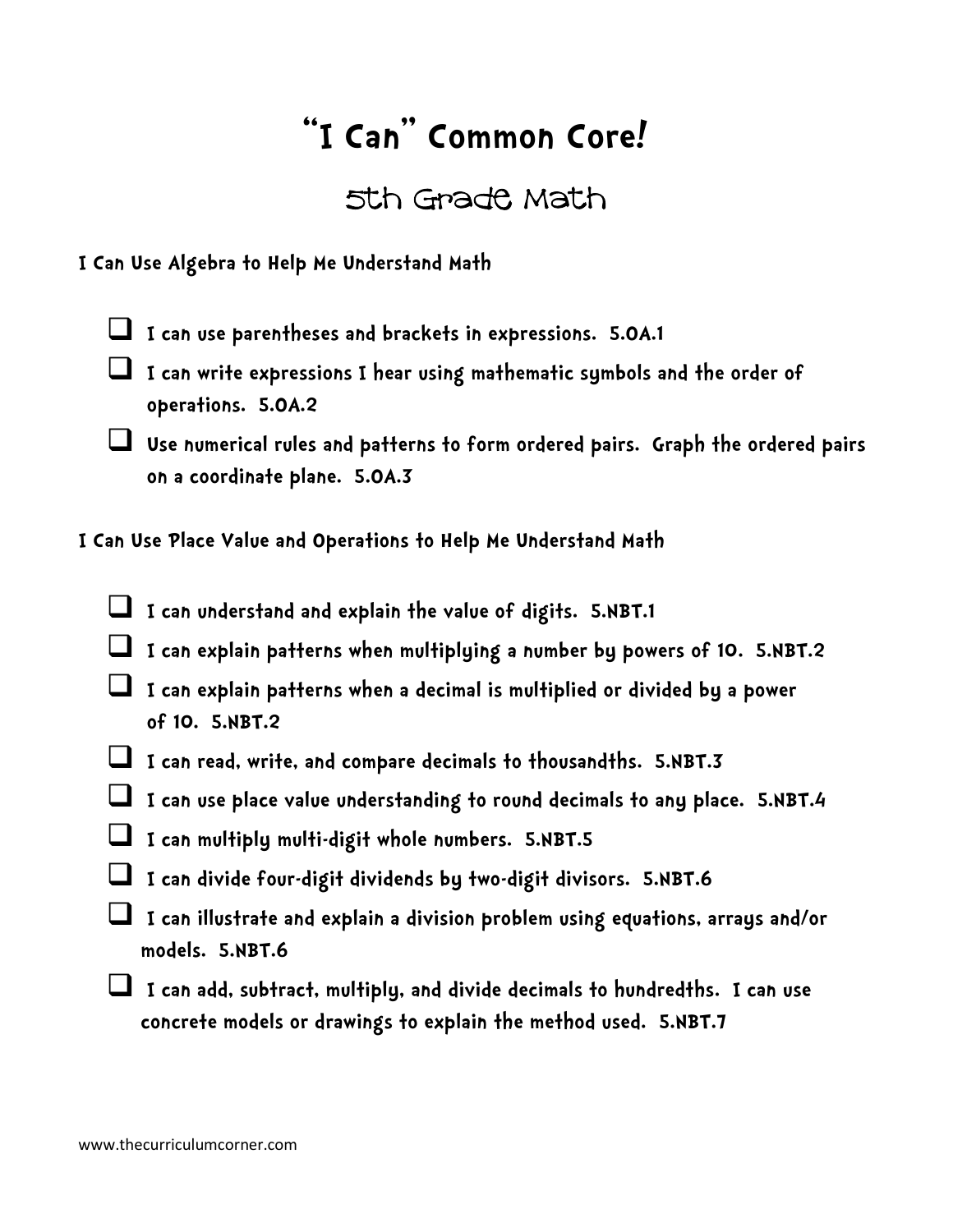| I Can Use Fractions to Help Me Understand Math |  |  |  |
|------------------------------------------------|--|--|--|
|------------------------------------------------|--|--|--|

| I can add and subtract fractions with unlike<br>denominators and mixed numbers. 5.NF.1                                 |
|------------------------------------------------------------------------------------------------------------------------|
| I can solve word problems that involve<br>fractions. 5.NF.2                                                            |
| I can understand that fractions are really the<br>division of a numerator by the<br>denominator. 5.NF.3                |
| $\Box$ I can solve word problems where I divide whole<br>numbers to create an answer that<br>is a mixed number. 5.NF.3 |
| I can multiply a fraction or whole number by a fraction. 5.NF.4                                                        |
| I can think of multiplication as the scaling of a number (similar to a scale<br>oh a map.) $5.NF.5$                    |
| I can solve real world problems by multiplying fractions and mixed<br>numbers. 5.NF.6                                  |
| I can divide fractions by whole numbers and whole numbers by fractions. 5.NF.7                                         |